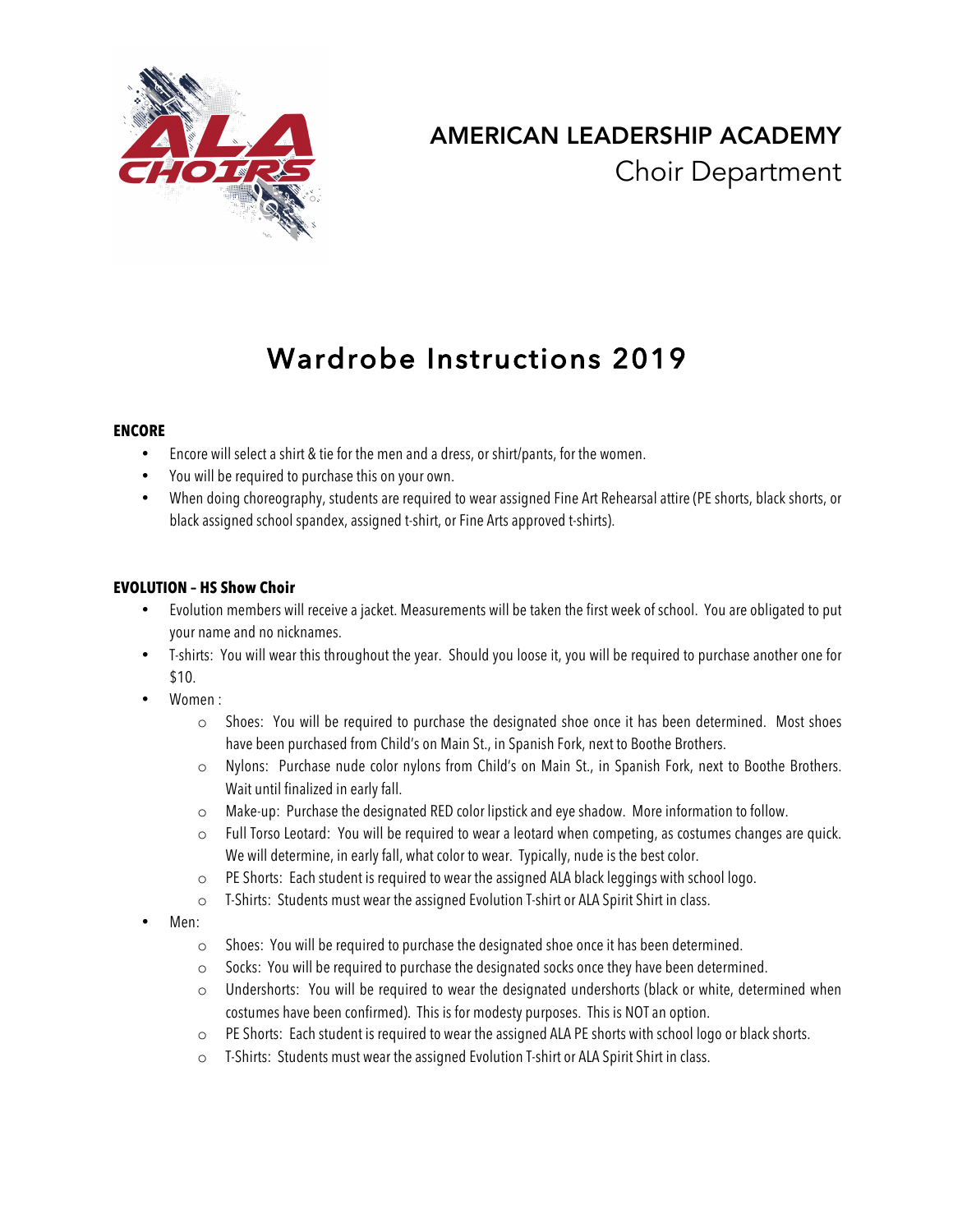## **HIGH SCHOOL CONCERT CHOIR: All HS Choir Members EVO & Concert Choir**

- Women:
	- o Dress: *All high school singers are required to purchase the red dress*. You will either be measured for a new dress, or you will purchase a used dress from a former member of Concert Choir.
	- o Hem Dress: You will be **required** to hem the dress to the appropriate length. Please measure it while wearing the shoes that you are going to wear with the dress.
	- o Camisole: All girls will be required to purchase a red camisole to wear underneath the dress. There have been too many white pieces of underclothing showing.
	- o Shoes: You will be obligated to purchase **black character shoes**. You may determine heel size.
	- o Nylons: You will need to wear nude color nylons.
	- o Jewelry: You will be obligated to wear the designated jewelry at each performance.
- Men:
	- o Tuxedo: Allen's Tuxedo from Orem will come to measure you during the second week of school. Should you only need certain parts of the tux (i.e., vest, tie, pants, jacket, shirt, shoes), then you will simply be obligated to convey that to Allen's Tuxedo when they are here to measure.
	- o You are required to wear tux paints to all performing events. No other black slacks will be acceptable.
	- o You may provide your own tuxedo, as long as it matches the rest of our tuxedos.
	- o Black Socks: You will be required to provide this.
	- o Vest & Tie: We will order this for your, also, from Allen's Tuxedo.
	- o Shoes: You will be **required** to purchase the *glossy finish Tux shoes*, also, from Allen's Tuxedo.

#### **INPULSE – JH Show Choir**

- T-shirts: You will wear this throughout the year. Should you loose it, you will be required to purchase another one for \$10.
- Women:
	- o Shoes: You will be required to purchase the designated shoe once it has been determined.
	- o Nylons: You will be required to purchase a nude color of nylons.
	- o Make-up: Purchase the designated RED color lipstick and eye shadow. More information to follow.
	- $\circ$  Full Torso Leotard: You will be required to wear a leotard when competing, as costumes changes are quick. We will determine, in early fall, what color to wear. Typically, nude is the best color.
	- $\circ$  PE Shorts: Each student is required to wear the assigned ALA PE shorts with school logo or black/blue sweats.
	- o T-Shirts: Students must wear the assigned Evolution T-shirt or ALA Spirit Shirt in class.
- Men:
	- o Shoes: You will be required to purchase the designated shoe once it has been determined.
	- o Socks: You will be required to purchase the designated socks once they have been determined.
	- o Undershorts: You will be required to wear the designated undershorts (black or white, determined when costumes have been confirmed). This is for modesty purposes.
	- o PE Shorts: Each student is required to wear the assigned ALA PE shorts with school logo or black/blue sweats.
	- o T-Shirts: Students must wear the assigned Evolution T-shirt or ALA Spirit Shirt in class.